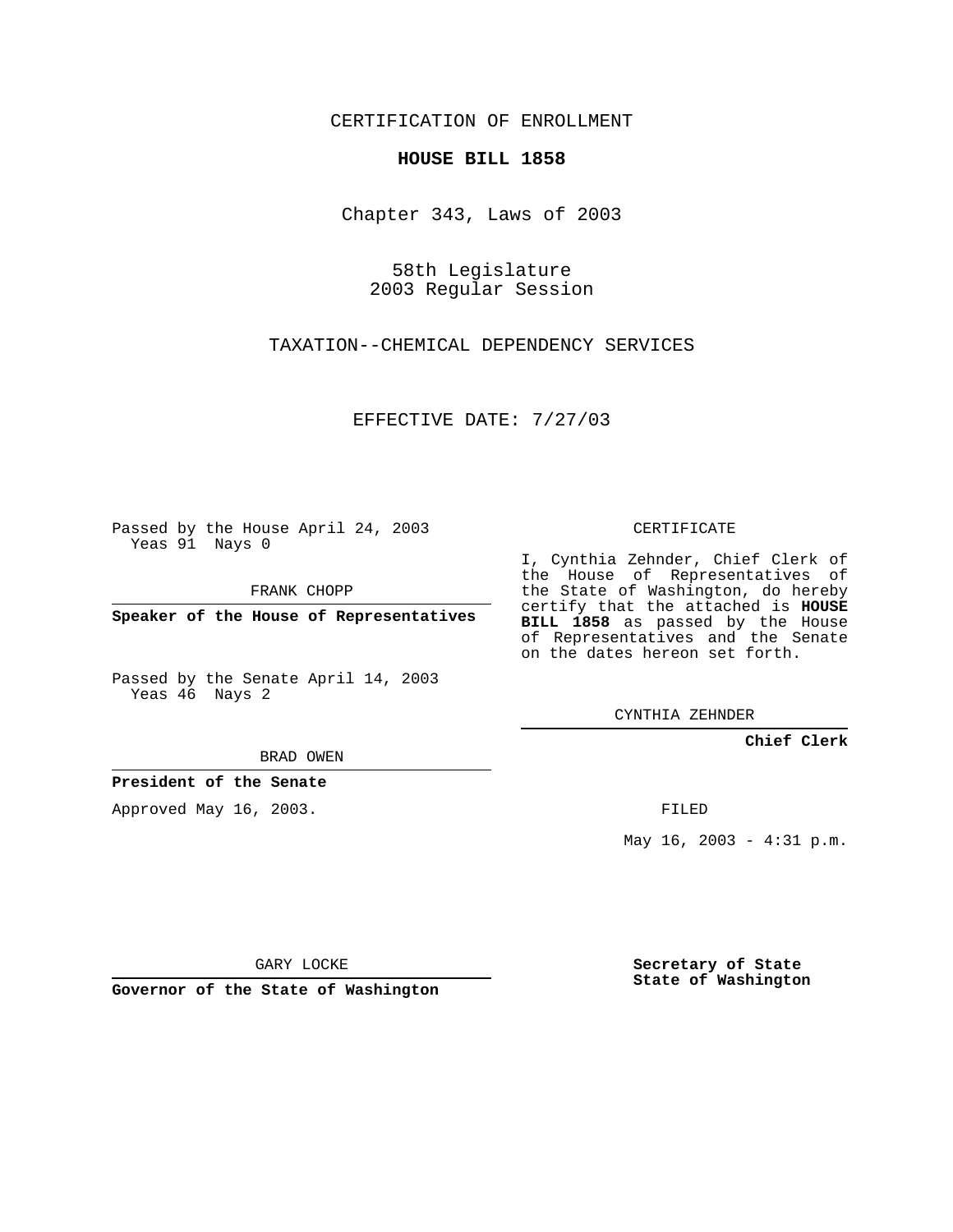## **HOUSE BILL 1858** \_\_\_\_\_\_\_\_\_\_\_\_\_\_\_\_\_\_\_\_\_\_\_\_\_\_\_\_\_\_\_\_\_\_\_\_\_\_\_\_\_\_\_\_\_

\_\_\_\_\_\_\_\_\_\_\_\_\_\_\_\_\_\_\_\_\_\_\_\_\_\_\_\_\_\_\_\_\_\_\_\_\_\_\_\_\_\_\_\_\_

## AS AMENDED BY THE SENATE

Passed Legislature - 2003 Regular Session

**State of Washington 58th Legislature 2003 Regular Session By** Representatives Morris, McIntire, Gombosky, Cairnes, Roach and Shabro

Read first time 02/12/2003. Referred to Committee on Finance.

 AN ACT Relating to the taxation of persons providing chemical dependency services certified by the department of social and health services; amending RCW 82.04.290; and adding a new section to chapter 82.04 RCW.

BE IT ENACTED BY THE LEGISLATURE OF THE STATE OF WASHINGTON:

 NEW SECTION. **Sec. 1.** A new section is added to chapter 82.04 RCW to read as follows:

 (1) Upon every person engaging within this state in the business of providing intensive inpatient or recovery house residential treatment services for chemical dependency, certified by the department of social and health services, for which payment from the United States or any instrumentality thereof or from the state of Washington or any municipal corporation or political subdivision thereof is received as compensation for or to support those services; as to such persons the amount of tax with respect to such business shall be equal to the gross income from such services multiplied by the rate of 0.484 percent.

 (2) If the persons described in subsection (1) of this section receive income from sources other than those described in subsection